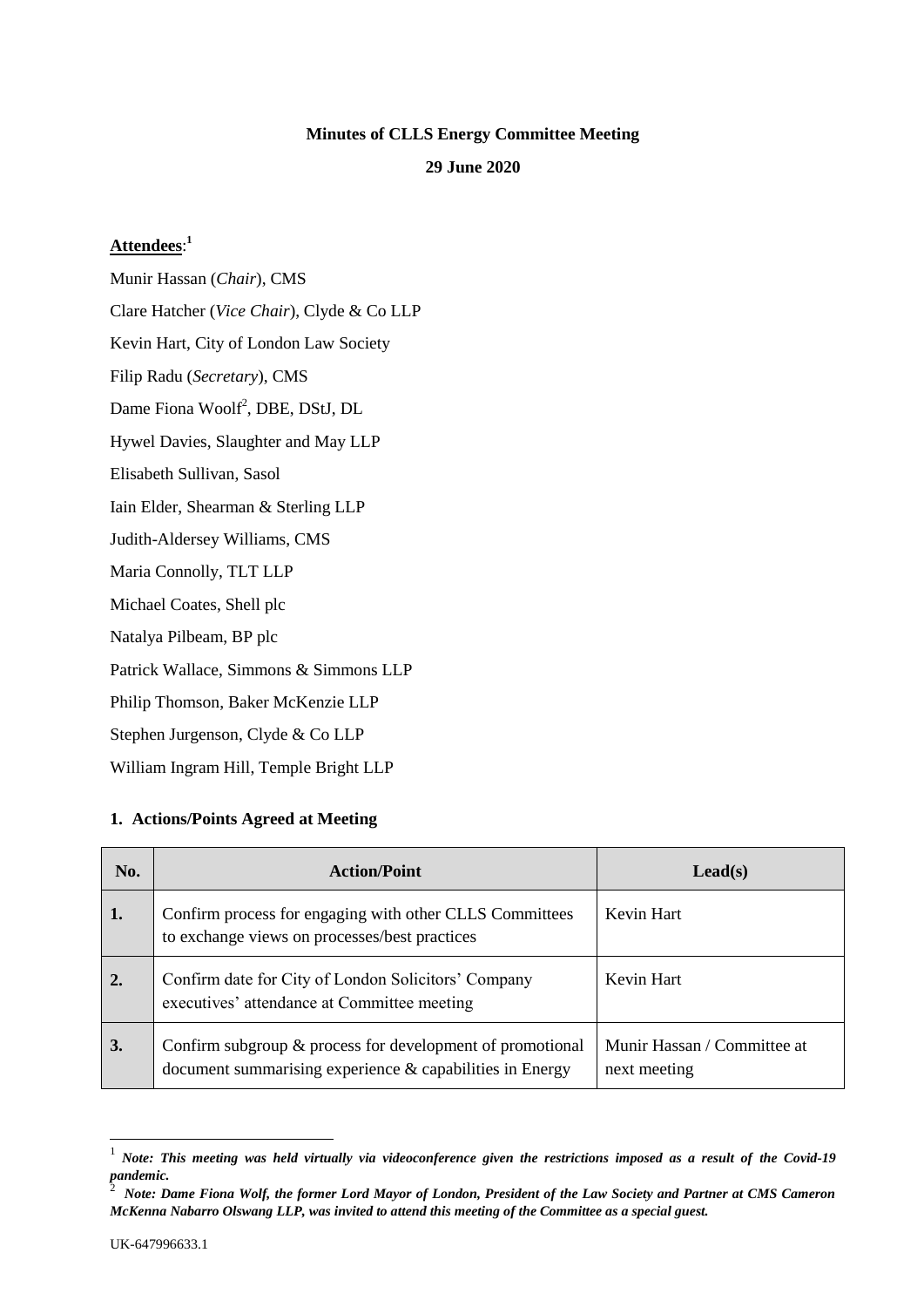| 4. | Prepare and circulate the Committee's draft response to the<br>OGA's Maximising Economic Recovery consultation                                                                     | Judith Aldersey-Williams, Hywel<br>Davies, Elisabeth Sullivan |
|----|------------------------------------------------------------------------------------------------------------------------------------------------------------------------------------|---------------------------------------------------------------|
| 5. | Confirm responsibility for reaching out to stake holders in<br>City of London, Greater London Authority & COP 26 Team<br>in order to assist with their respective Net Zero efforts | Munir Hassan / Committee at<br>next meeting                   |
| 6. | Prepare and circulate gap analysis to identify sub-<br>sectors/areas for extending/broadening/diversifying<br>representation in Committee                                          | Munir Hassan                                                  |

## **2. Introduction**

Munir Hassan opened the meeting and welcomed the attendees.

# **3. Election Update**

Munir Hassan thanked the Members for their participation in the recent election for the position of Chair of the Committee, following which he was appointed in that role. In particular, he expressed his gratitude to Clare Hatcher and Kevin Hart for running the electoral process, as well as to William Ingram Hill for his fine campaign.

Kevin Hart agreed to assist with the implementation of the recently elected Chair's manifesto, noting that Energy will be a key sector for the legal profession, the City of London, and global economic growth generally. He also highlighted the fact that junior practitioners are looking to the sector, particularly in respect of challenges associated with climate change. Kevin Hart and Members generally agreed that the Committee must have an active role in that regard, including by encouraging junior practitioners' involvement in forthcoming meetings.

Finally, Kevin Hart explained that the executives of the City of London Solicitors' Company are currently attending various CLLS committee meetings to facilitate an understanding of the Company's work and that they may wish to attend a future Committee meeting to engage with Members on the same.

Munir Hassan thanked Kevin for accepting to assist with the implementation of his election manifesto and for providing the update, further noting that it would also be useful to learn from and implement best practices used by other CLLS Committees so that they may be applied to the Energy Committee's own work. Kevin Hart was similarly happy to accept facilitating engagement with other Committees and liaising with the relevant persons to achieve this.

### **4. Approval of Minutes**

Subject to certain minor comments from certain Members, which are to be reflected in the final version, the Committee approved the Minutes of the Committee's meeting held on 28 April 2020

### **5. Raising the Profile of the Committee**

Munir Hassan introduced Dame Fiona Woolf, former Lord Mayor of the City of London, President of the Law Society and leading energy lawyer, who very kindly accepted the Chair's invitation to attend the Meeting as a special guest with a view to sharing the unique experience she gained in those prestigious roles.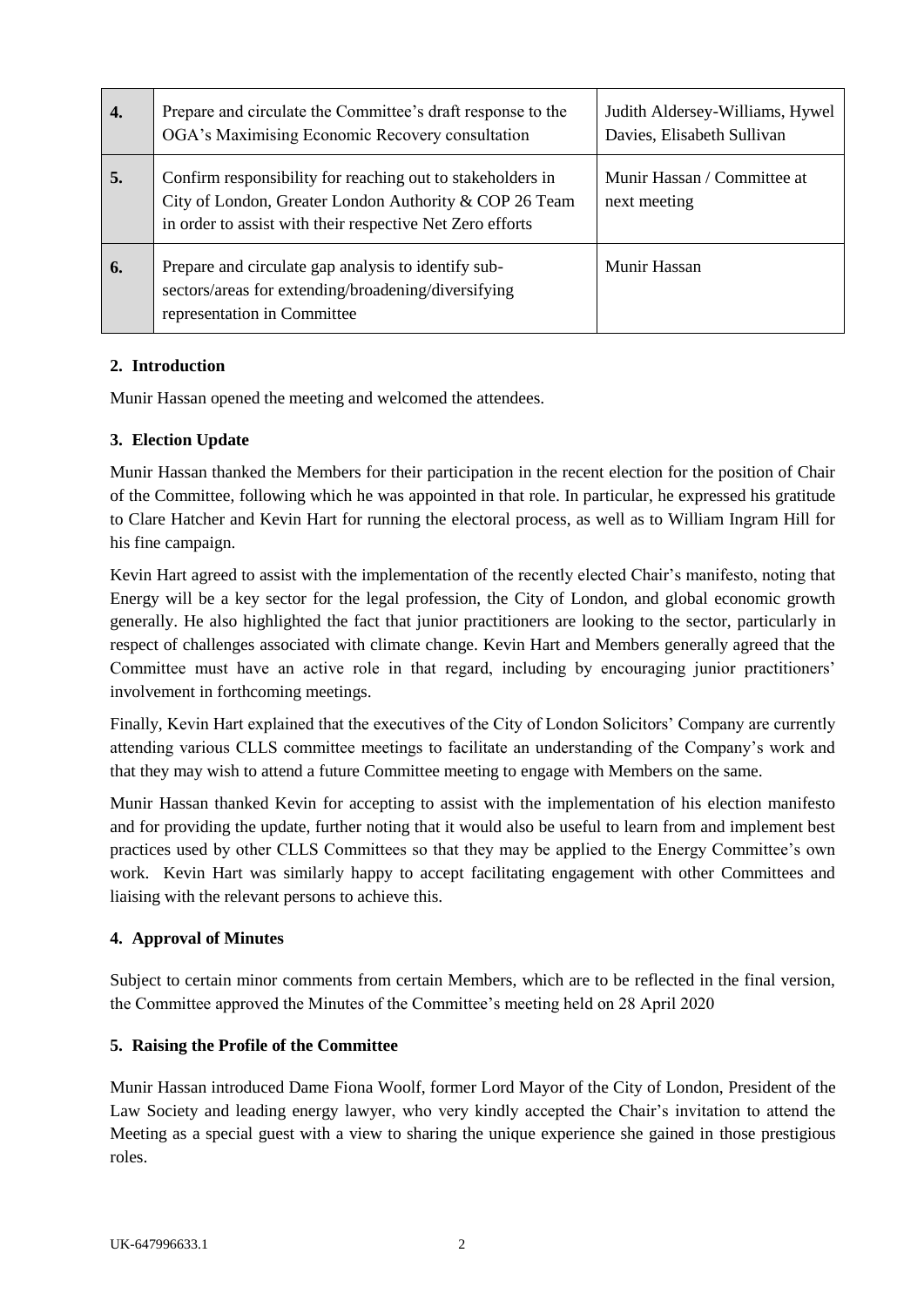Dame Fiona Woolf thereafter reflected on the City of London's strengths and opportunities, as well as the challenges it must overcome to maintain its pre-eminence as a centre of excellence in Energy matters and professional services, such as the law. In particular, Dame Fiona Woolf shared insights from her work in promoting London as a leading international centre for dispute resolution, which was supported by the judiciary, Government and the diplomatic corps, as well as by the City's (and its practitioners') unrivalled experience in and exposure to international best practice and innovation. Further, Dame Fiona Woolf explained that the City's legal practitioners working in the Energy industry are uniquely capable of providing best-in-class advice to the sector due to their deep understanding of not only the law but also of disciplines such as economics and engineering. She noted that this renders the City of London as a global force in the Energy sector, respected and valued both at home (including by Government, diplomats and regulators) and around the world for driving new ideas, growth and prosperity for all.

Munir Hassan thanked Dame Fiona Woolf for her contribution and perspective, and proposed that the Committee starts supporting the promotion of the City of London and the United Kingdom as the leading centre for Energy. He suggested that, as a first step, the Committee could produce a document showcasing the expertise and capabilities of its constituent organisations (for example in nuclear development and decommissioning).

William Ingram Hill congratulated Munir Hassan on the outcome of the election and noted that the Committee is uniquely placed to enhance the City's and the United Kingdom's profile in Energy matters, given its Members' varied backgrounds and experience. He explained that the Committee must support governmental efforts in this regard and agreed that this was an important aspect of the Committee's future work. Dame Fiona Woolf also supported this view and suggested that the Committee starts engaging with the United Kingdom's diplomatic corps, which is already active in promoting the country's strengths and achievements.

Following further constructive discussion, the Chair acknowledged the broad consensus of Members on his proposal to develop a promotional document for the City's/United Kingdom's experience and capability in the Energy sector. It was resolved by Members that a subgroup be formed to deliver an initial draft, and that its composition will be agreed at the next meeting.

### **6. Facilitating Engagement & Consensus**

Munir Hassan explained that although the BEIS Energy White Paper was widely expected to be issued over the course of summer 2020, it is possible that publication could be delayed until next year. Therefore, he included in the agenda for the Meeting a number of items/areas expected by the industry to be covered in that document and welcomed comments from Members on any of those items/areas. In particular, Munir invited Clare Hatcher and William Ingram Hill to share their ideas and thoughts on responding to proposed developments in Energy policy.

Clare Hatcher noted that building interest in every topic is challenging at Committee-level, and therefore it would be useful if a smaller set of Members leads on certain areas/items included in the agenda, also taking ownership over drafting responses to, for example, consultations. Kevin Hart confirmed that this approach has been successfully applied by other CLLS Committees and recommended that the Energy Committee starts to use this process, as well as liaising over email to drive progress.

William Ingram Hill echoed and supported the proposal to use sub-groups in order to further the Committee's engagement on substantive issues/policy proposals. He explained that this approach would also enable the Committee to navigate through potential conflicts, therefore allowing progress to be made in an appropriate and efficient manner. William Ingram Hill also mentioned that the Committee could consider participating in COP26 seminars and similar events.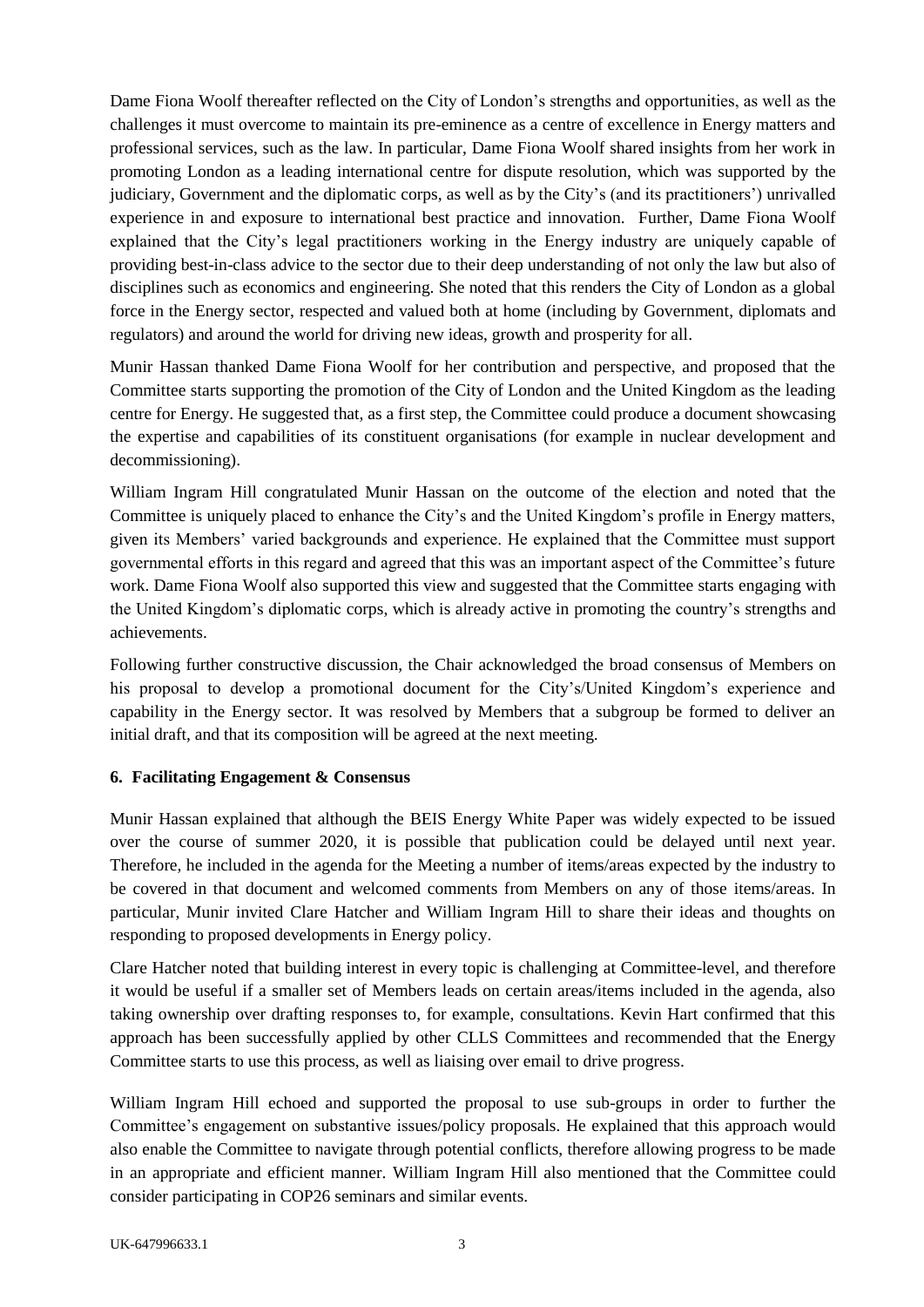Elisabeth Sullivan noted that the path to Net Zero is similarly being considered at a more regional/local level, highlighting that London has its own campaign to deliver on climate change targets. She queried whether there is appetite among Members to engage with such regional efforts in order to ensure their success, which is a key objective for a wide range of stakeholders. Munir Hassan agreed that although the Committee seeks to have a global perspective and remit, it is important to not lose sight of issues that impact Members' local communities. Dame Fiona Woolf described her own work on similar local Energy matters within the Corporation of London (such as facilitating new electricity connections for new developments).

Following further exchange of ideas and discussion on similar topics, Munir Hassan proposed and the Members agreed that the Committee: (1) adopts and implements the subgroup model to engage with and respond to policy proposals at all levels and across all Energy sub-sectors, (2) starts a dialogue with relevant stakeholders within the City of London, the Greater London Authority, and the COP26 team to understand how the Committee can support their Net Zero and similar efforts. It was further resolved by the Committee that solely Members who wish to stand behind Committee outputs will be nominated on the relevant documents to avoid any issues relating to conflicts and other potential organisational restrictions. Finally, the Chair encouraged Members to come forward with proposals for responding to policy proposals.

Judith Aldersey-Williams thereafter proposed that a subgroup is formed to respond to the OGA's Maximising Economic Recovery consultation. Hywel Davies and Elisabeth Sullivan welcomed that proposal and confirmed that they would like to participate in drafting the response on behalf of the Committee. It was resolved that a subgroup comprising those Members be formed and that a draft be prepared and circulated to the Committee in due course.

### **7. Extending & Broadening Representation**

Michael Coates kicked off the discussion on this agenda item by suggesting that the Members could consider how to streamline and publicise the process through which Energy practitioners can apply to join the Committee. He explained the importance of ensuring that the Committee represents a cross-section of legal professionals active in the Energy sector (including corporates and start-ups).

Munir Hassan, Natalya Pilbeam, and Elisabeth Sullivan agreed that it is important for the Committee to leverage a broad skillset, and that in-house lawyers (who are a growing component of the legal profession) have a wealth of specialist knowledge and expertise that would be beneficial to the Committee's work. Members generally agreed that in-house practitioners can provide insights and perspectives that are unique to their respective organisations, and these could help form a fuller picture of developments within the sector.

Kevin Hart confirmed that there are no upper limits on the number of Members per CLLS Committee, specifying that the exact number varies between approximately 12 to 30 persons. He also pointed out that diversity is an important element that should be kept in mind when extending representation, and Michael Coates agreed with Kevin Hart, noting that a broader/more diverse base would facilitate the formation of subgroups responding to policy proposals.

Munir Hassan proposed, and Members agreed, that the Committee commences a gap analysis to identify areas where the Committee could focus its outreach in order to identify potential new Members and this will be included as an agenda item for the following meeting to ensure progress.